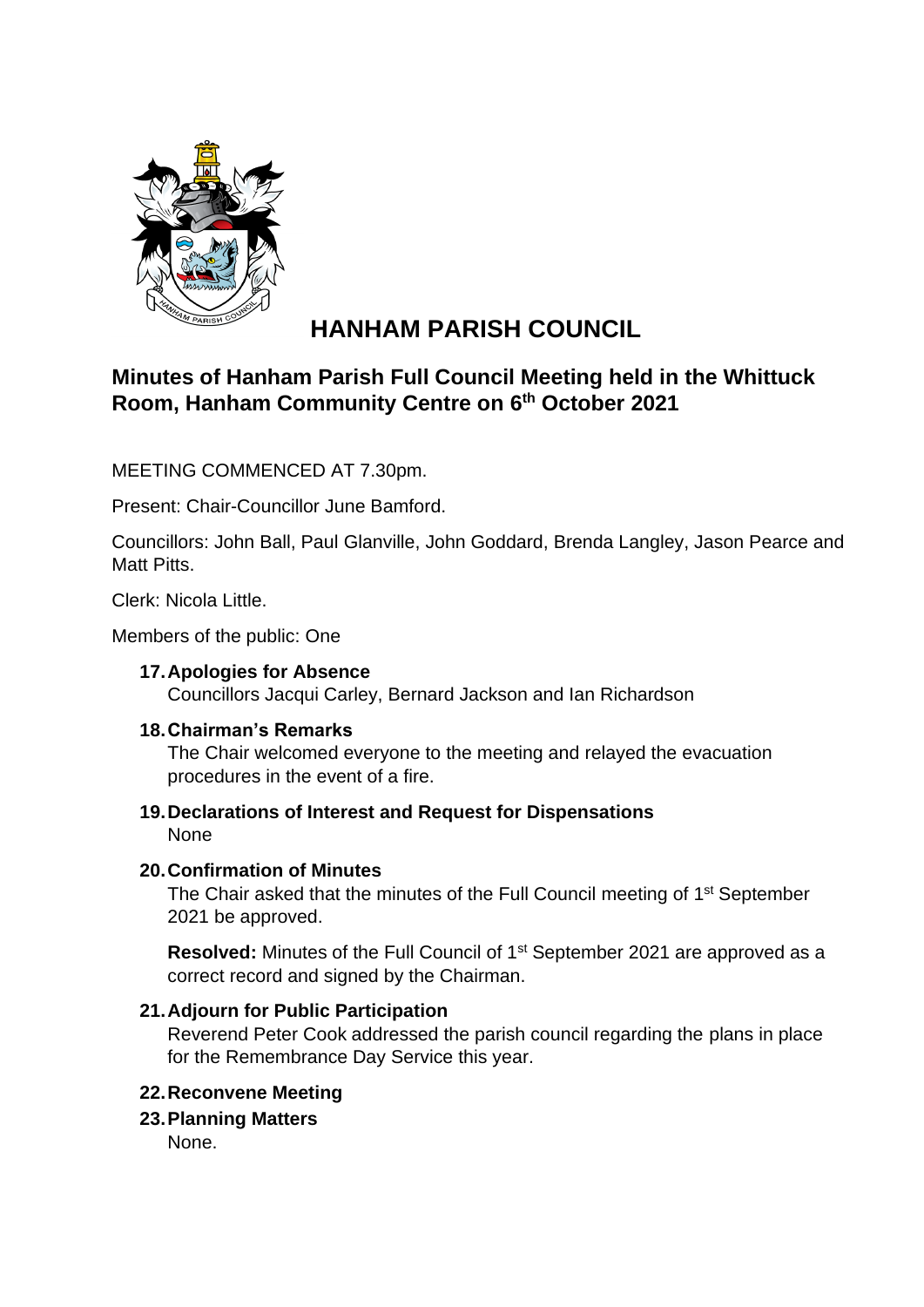#### **24.Finance**

a) The Chair of Finance provided a verbal report to the parish council, this was supported by an email circulated to councillors listing income against expenditure and the breakdown. All current expenditure is within budget. The second half of the precept totalling £28,525.50 was received on 30<sup>th</sup> September 2021.

| Account Balance as at 5/10/21              |            |
|--------------------------------------------|------------|
| <b>HSBC Treasurers Account</b>             | 4,200.09   |
| <b>Election Account</b>                    | 21,321.07  |
| <b>High Interest Business Bond</b>         | 11,810.96  |
| <b>High Interest Money Manager Account</b> | 95,273.97  |
| Nat West Parish Account                    | 50,216.22  |
| Nat West Bus Current Account               | 20,000.00  |
| Total                                      | 202,822.31 |

- b) The Annual Governance and Accountability Return has now been received from PKF Littlejohn for year-end 31<sup>st</sup> March 2021, the report confirms that all the relevant legislation and regulatory requirements have been met. **Duly noted.**
- c) **Resolved:** reinvest funds in the HSBC High Interest Bond for a further six months.
- d) Parish Insurance renewal and options were discussed in detail**. Resolved**: Renew the parish council insurance with Zurich for a 3-year fixed term.
- e) **Resolved:** Payments approved from the schedule provided along with the additional late invoices to South Glos Council for £646.80 and Creative Youth Network for £1,031.25

### **25.Newsletter**

Cllr Glanville in his capacity as Editor, updated the parish council on plans for a December parish newsletter. The delivery company used for many years had ceased to trade and there had been some difficulty in finding an alternative. A discussion took place regarding an alternative solution i.e. purchasing a page in a local news magazine that is already delivered door to door. Due to time limitations it was **Resolved;** that the council gives approval to Cllr Glanville to proceed once he had ascertained the best option available at present.

#### **26.Matters Arising**

None.

- **27.Reports from Parish Council Representatives from other meetings** None.
- **28.Correspondence from South Glos Council** None.
- **29.Correspondence from other sources** None.